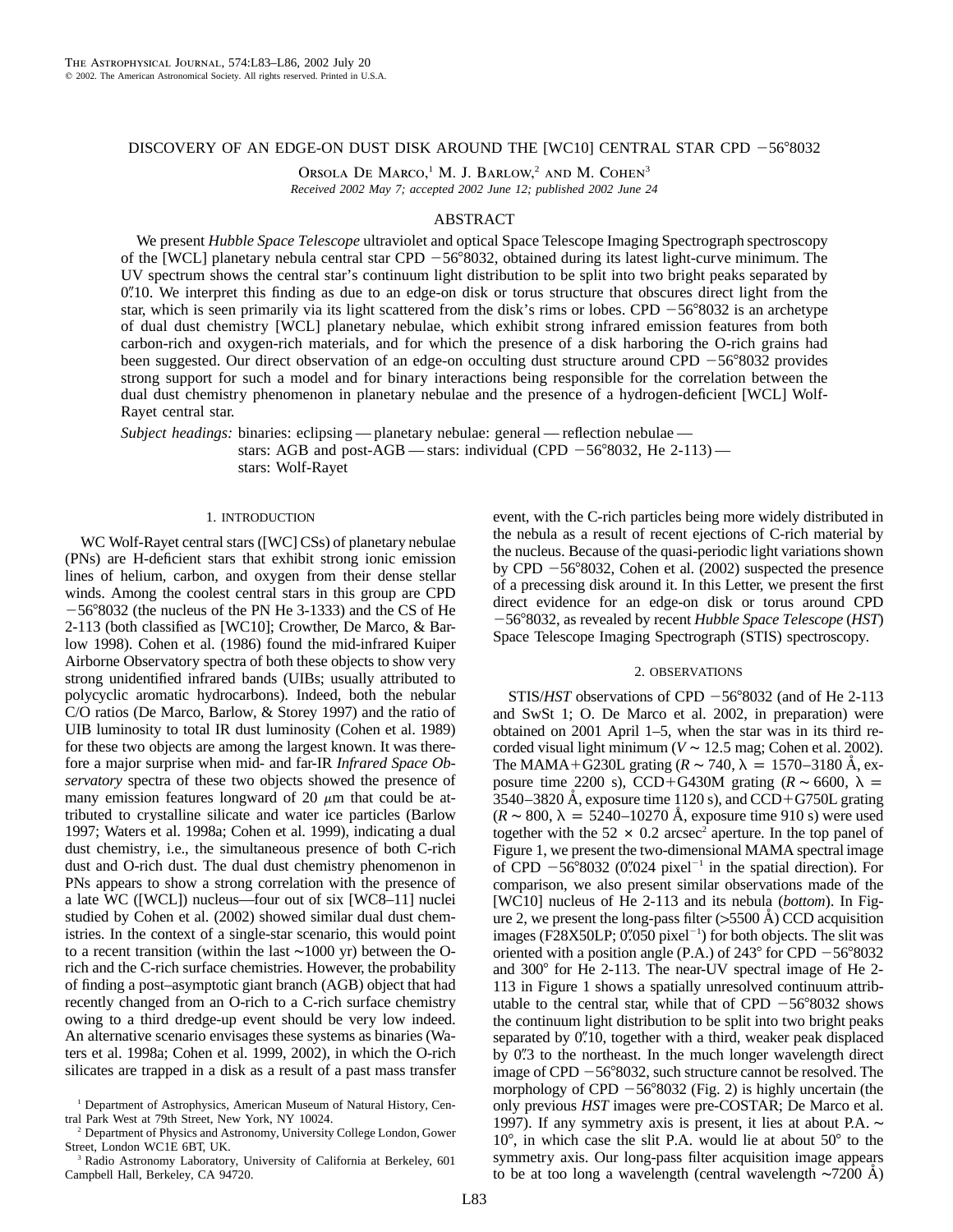CII] 2326 A  $0.5$ CPD-56 8032 CII 2746 A **CIII 2297 A** unidentified lines  $0.5^{\circ}$ He2-113

Fig. 1.—STIS/MAMA two-dimensional spectra of the planetary nebulae He 3-1333 (top; central star = CPD -56°8032 = V837 Ara) and He 2-113 (*bottom*; central star = He  $3-1044$ ).

for any preferred axis to be discernible in the extended profile of the central object.

#### 3. RESULTS

In Figure 3, we present spatial crosscuts (where 10 MAMA/ CCD columns were averaged) through the CPD  $-56^{\circ}8032$  and He 2-113 spectra, centered at different wavelengths. The spatial profile through He 2-113's central star is very close to that expected for the MAMA-G140L and CCD-G430M and G750L point-spread functions (as detailed in the STIS handbook), while CPD  $-56^{\circ}8032$  exhibits a much broader profile, which in the MAMA spectrum is dominated by two peaks separated by 4 pixels  $= 0\degree{0.096}$ . The similarity of the spatial distribution of CPD  $-56^{\circ}8032$ 's stellar continuum, at 3107 Å  $(MAMA)$  and at 3700 Å  $(CCD)$ , implies that the splitting observed in the MAMA spectrum is not due to an observational peculiarity. The Figure 3 MAMA crosscuts show the northeasterly of the two sharp peaks to be brighter at the shortest UV wavelengths, with the southwesterly peak brightening to be stronger at the longest UV wavelengths. The two main peaks seen in the UV are no longer resolved in the CCD optical crosscuts, owing to the  $2$  times larger dimensions of the  $0\degree 05$  CCD pixels and the linear increase with wavelength of the *HST*'s diffraction-limited angular resolution  $(0\text{\textdegree}093$  at 8906 Å). The acquisition image has a filter central wavelength of  $7200 \text{ Å}$ , and the profile of its P.A.  $= 243^{\circ}$  crosscut appears intermediate between those that we made at  $5412$  and  $8906$  Å in the CCD spectral image. The CPD  $-56^{\circ}8032$  spatial profile at 8906 Å is only slightly broader than that for He 2-113, indicating that CPD 56-8032's central star is maybe being seen directly at that

wavelength, with the reflected light components having decreased significantly in intensity.

From Figure 3, it is clear that the reflected light spectrum is a function of spatial position. In particular, to the northeast, at about  $-0$ . The reflected light increases in intensity at around 3000 A, relative to the two main peaks (see the 2881 A crosscut in Fig. 3). We also note that the lower of the two principal reflected continuum peaks exhibits three unidentified emission lines, at 2439, 2466, and 2483 A (see Fig. 1, *top*), indicating that an emission component, perhaps fluorescent, must be present in addition to the stellar scattered light component. The detailed spectral properties of the individual regions discernible in our STIS spectral images will be discussed elsewhere.

A comparison between 1800–3200 A low-resolution *International Ultraviolet Explorer* (*IUE*) spectra taken in 1979–1980, 1987 July, and 1991 August shows the *IUE* spectra all to have had identical spectral shapes, although the absolute flux levels in 1987 and 1991 were 0.72 and 0.80 of those in 1979–1980 (the *UBV* photometry of Pollacco et al. 1992 shows that CPD  $-56°8032$  was at its maximum brightness level when the 1991 August *IUE* spectra were acquired). A summation of all the main emission regions discernible along the length of the 0. 2 wide MAMA slit (extracted using a 158 pixel wide aperture between pixel 590 and 679 in the two-dimensional STIS image) yielded a spectrum that longward of 2200 Å has the same spectral shape as the *IUE* spectra but that becomes progressively bluer than the *IUE* spectra shortward of 2200 Å. A change in stellar parameters is excluded by the fact that the UV and optical stellar emission lines in the STIS spectra have very similar equivalent widths to those measured on the *IUE* and Anglo-Australian Telescope



Fig. 2.—STIS long-pass filter  $(\lambda > 5500 \text{ Å})$  acquisition images. Exposure times are 5.8 s for CPD  $-56^{\circ}8032$  (*left*) and 3 s for He 2-113 (*right*).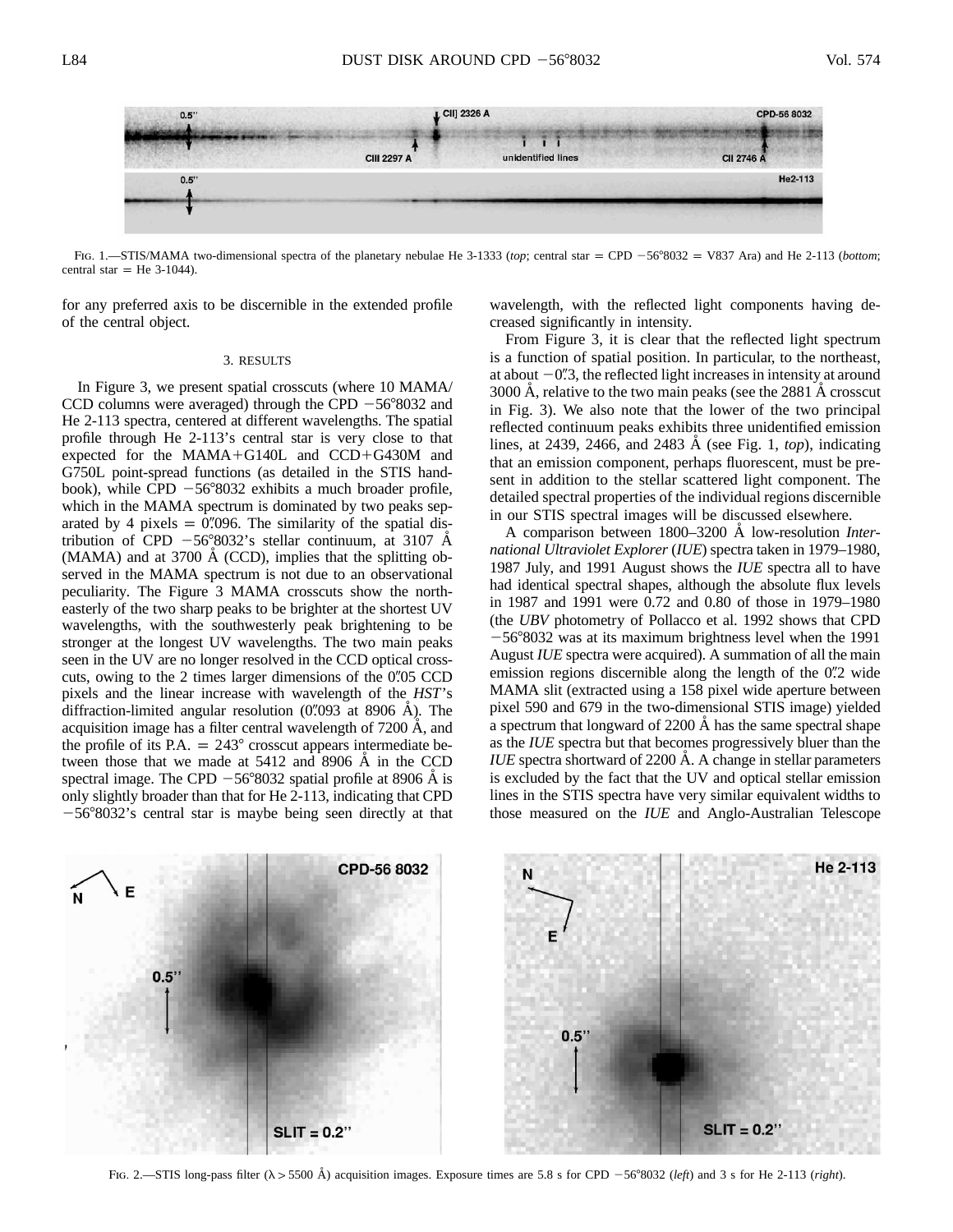

Fig. 3.—STIS/MAMA and CCD crosscuts in the spatial direction, comparing CPD 56-8032's intensity distribution (*solid lines*) to that of He 2-113 at the same wavelength (*dotted lines*; scaled to CPD  $-56^{\circ}8032$ 's peak intensity). The wavelength of each cut is indicated. CPD  $-56^{\circ}8032$ 's cuts are normalized to the peak intensity at 2297  $\AA$ , and the zero levels are successively incremented by  $0.\overline{5} \times 10^{-13}$  ergs cm<sup>-2</sup> s<sup>-1</sup> Å<sup>-1</sup>. The bottom curve is a cut at P.A. = 243° through the acquisition image ( $\lambda > 5500$  Å; central wavelength 7200 Å).

spectra of De Marco et al. (1997). However, a more detailed comparison between the *IUE* and STIS spectra is hindered by the fact that the area of the  $20 \times 10$  arcsec<sup>2</sup> *IUE* entrance aperture was considerably larger than that of the 0. 2 wide STIS long slit used in 2001 May, so that the latter is likely to have sampled only a fraction of the total emission—longward of 2200 Å the continuum flux level in the summed MAMA spectrum is 18 times lower than that in the 1979–1980 *IUE* spectra.

## 4. DISCUSSION

Our working hypothesis is that the observed spatial splitting of CPD  $-56^{\circ}8032$ 's continuum (Figs. 1 and 3) is due to obscuration of the central object by a dusty disk or torus seen close to edge-on. Under this interpretation, the two continuum peaks separated by  $0''$ 10 are attributed to scattered light emerging from the upper and lower rims of the disk/torus, or from two lobes residing above and below the disk/torus, resembling the edge-on structure observed in the Red Rectangle, HD 44179 (Osterbart, Langer, & Weigelt 1997), or the edge-on silhouette disk Orion 114-426 (McCaughrean et al. 1998). It seems possible that the STIS slit was oriented nearly normal to the P.A. of the disk, in agreement with the slit P.A. being only ∼50 from the inferred axis of symmetry of the nebula. Our 2001 May STIS spectrum was obtained during a light minimum of  $CPD - 56°8032$ , the latest of three observed visual light declines having an apparent periodicity of ∼5 yr (Cohen et al. 2002). Cohen et al. suggested that these light declines could be due to the precession of a nearly edge-on obscuring disk, or alternatively, that they could be due to occultations of the central object by particularly dense clumps orbiting within the disk, in which case the apparent periodicity might be accidental. One might argue that CPD  $-56^{\circ}8032$ 's light variations could be due to random dust ejections, similar to those of R Coronae Borealis (R CrB) stars. Although CPD  $-56^{\circ}8032$ 's apparent 5 yr period can be confirmed only by more observations, we note that R CrB light declines are much deeper (∼8 mag) and always associated with spectral variability (Clayton 1996). Even V348 Sgr (a [WC]-like CS not dissimilar to CPD -56°8032; Leuenhagen, Heber, & Jeffery 1994) has deep declines and spectral variability, similarities to R CrB characteristics that are not shared by CPD  $-56^{\circ}8032$ . Finally, resolved occulting structures, of the type found here around CPD -56°8032, have never been detected around R CrB stars.

As an alternative to disk precession being responsible for CPD  $-56^{\circ}8032$ 's visible light variability, the orbital motion of the star itself (clearly, we have to assume the presence of a binary companion) might bring it in and out of alignment with a denser region in the disk. A similar behavior has been inferred by Van Winckel et al. (1999) for the binary post-AGB objects HD 52961 and HR 4049, for both of which circumstellar extinction variations were found to occur on the same timescales as the respective binary orbital periods of 1310 and 429 days, although we note that their optical extinction variations show amplitudes of only 0.16–0.20 mag, versus 1.6 mag for CPD  $-56^{\circ}8032$ . If we assume the alleged companion star to have a similar mass to CPD  $-56^{\circ}8032$  (and that both have masses of 0.6  $M_{\odot}$ ), the orbital semimajor axis, for a circular orbit, would be 3.1 AU. The 0.10 angular separation between the two main scattered light components in the MAMA spectral image are assumed to correspond to the top and bottom edges of a disk or torus with a projected disk semithickness of 67 AU (for a distance of 1.35 kpc; De Marco et al. 1997) or to two lobes residing at 67 AU above and below the disk/torus. Cohen et al. (1999) estimated the 65–90 K oxygen-rich grains around CPD 56-8032 to lie 1000 AU from the star, but this was based on an optically thin assumption. Our present results indicate that these cool O-rich grains are likely to be located much closer to the star, in the outer regions of an optically thick edge-on reprocessing disk. As noted above, a similar structure to that of  $CPD - 56°8032$  is observed around the HD 44179 nucleus of the Red Rectangle, a non–H-deficient post-AGB object that was found by Waters et al. (1998b) to exhibit a dual dust chemistry. Inspection of Figures 2 and 3 of Cohen et al. (2002) shows the long-wavelength peak of CPD  $-56^{\circ}8032$ 's infrared energy distribution to lie at the same wavelength as those of the three other [WCL] objects plotted, but also that this peak is much weaker relative to the 7.7  $\mu$ m UIB-like feature than is the case for the other three objects. If the crystalline silicate and long-wavelength continuum emission originates from an orbiting disklike region around each object, then this effect could be due to CPD  $-56^{\circ}8032$ 's disk being viewed edge-on, thereby significantly reducing the amount of radiation received from its disk.

One remaining issue to be considered is the very strong association between the dual dust chemistry phenomenon in PNs and the presence of an H-deficient central star and what that might tell us about a common cause for the two phenomena. We might expect that some [WC] stars are single and simply evolve to be a [WC] CS as a result of the well-timed thermal pulses described by Herwig (2001), in which case they would not be expected to exhibit dual dust chemistries. Indeed, several [WCL] PNs show no evidence for dual dust chemistries (Cohen et al. 2002; Hony, Waters, & Tielens 2001) and may well have originated via the well-timed thermal pulse mechanism. However, the current evidence points to binarity playing a key role in the origin of at least some H-deficient [WCL] nuclei *and* the dual dust chemistry phenomenon, with mass transfers first leading to the creation of a massive circumbinary disk and later stripping most or all of the H-rich surface layer